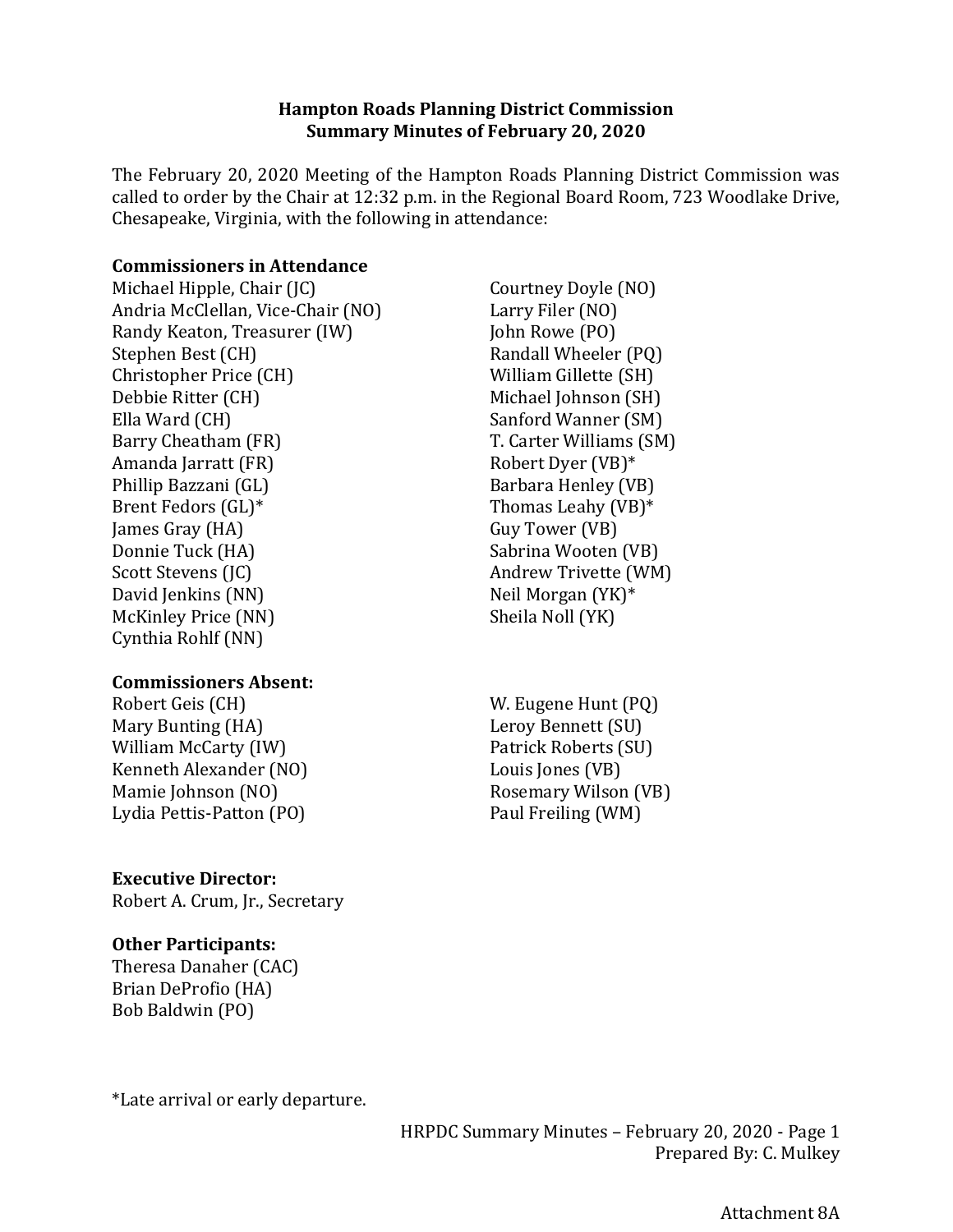# **Others Recorded Attending:**

Angela Hopkins (NN), Jessica Dennis (NO), Gina Harris (PO), Joashua Schulman (Envision 2020), Robbyn Gayer (Future of Hampton Roads Organization), Alisa Crider and Doug Smith (Hampton Roads Economic Development Alliance), Jeremy Taylor (Hampton Youth Commission), Trevor Metcalfe (Inside Business), Jimmy LaRoue (Suffolk News-Herald), David Wickersham (US Representative Elaine Luria's Office), Citizens: Mark Geduldig-Yatrofsky; Staff: Keith Cannady, Kelli Arledge, Shernita Bethea, Rob Case, Rob Cofield, Katie Cullipher, Rebekah Eastep, Ashley Gordon, Logan Grimm, Greg Grootendorst, Whitney Katchmark, Sara Kidd, Mike Kimbrel, Katie Krueger, Sharon Lawrence, Andrew Margason, Kendall Miller, Cynthia Mulkey, Katherine Rainone, Matt Smith, Joe Turner, Chris Vaigneur, Sheila Wilson

# **Approval/Modification of Agenda**

Chair Michael Hipple asked for modifications or additions to the agenda. Hearing none, he asked for a motion.

**Motion:** Commissioner McKinley Price Moved to approve the agenda; seconded by Commissioner Sheila Noll. The Motion Carried.

# **Submitted Public Comments**

Chair Hipple noted there were no Submitted Public Comments and continued to the Public Comment period.

## **Public Comment**

Mr. Mark Geduldig-Yatrofsky addressed the Commission urging transparency and full disclosure regarding climate change implications for the region when promoting Hampton Roads.

*Transcription of the public comments made orally during Commission meetings will be included with the HRPDC Agenda each month and posted on the HRPDC website when available.* 

## **Executive Director's Report**

Mr. Robert Crum, HRPDC/HRTPO Executive Director, referenced his enclosed monthly report and briefed the Commission on two particular items of interest:

• Mr. Crum reported that the weekly Hampton Roads Caucus meetings have been well attended this year, and he commended Chair Hipple and Vice-Chair Andria McClellan for their efforts to promote regional legislative priorities to General Assembly members. Mr. Crum noted that as this session comes to a close, there will be potential opportunities to engage with General Assembly members regarding next year's priorities.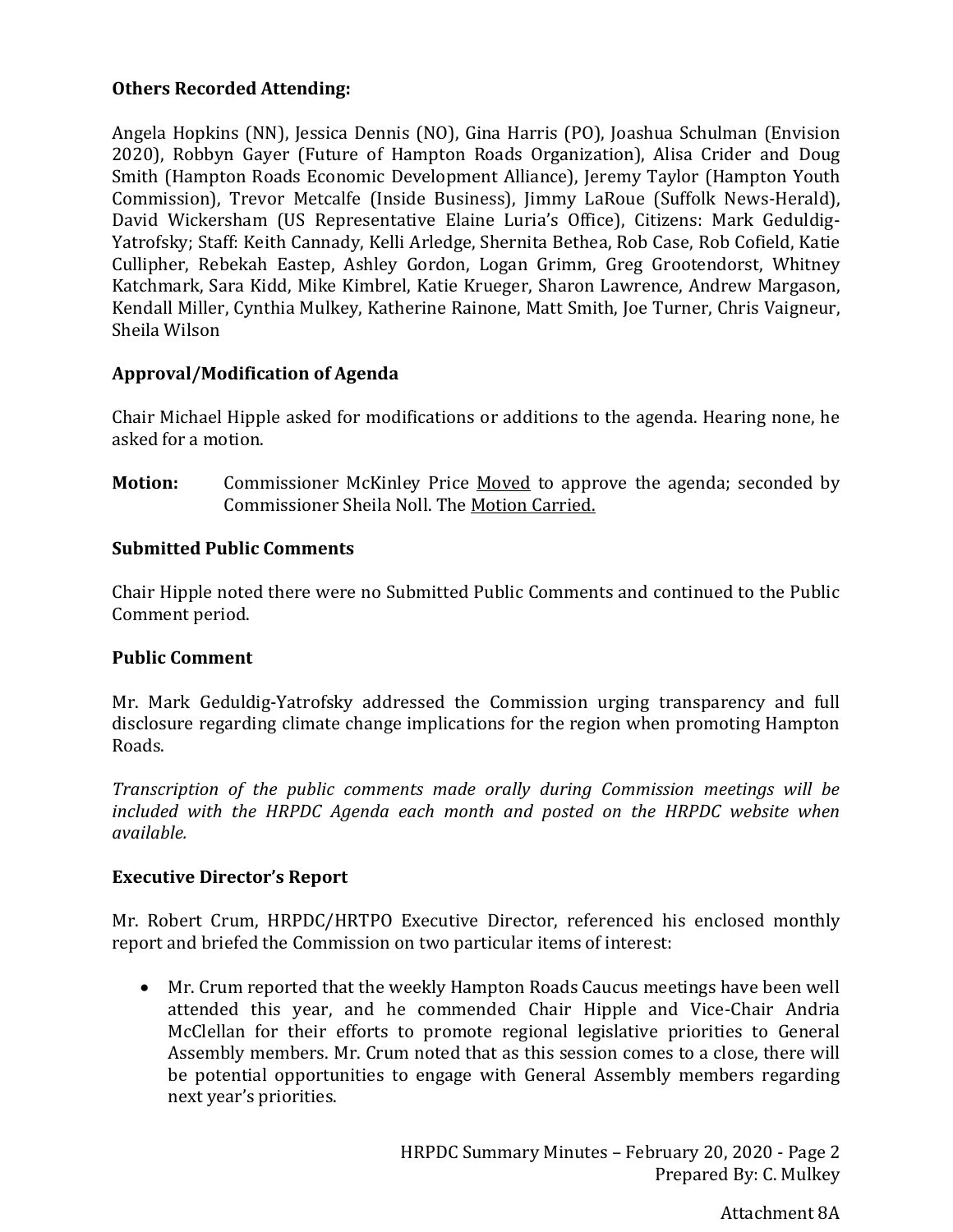• Mr. Crum recognized staff members Mr. Andrew Margason, HRPDC General Services Manager, and Ms. Katie Cullipher, HRPDC Principal Environmental Education Planner, for their efforts, along with other staff members, over the last year to implement sustainable practices in the areas of pollution prevention, wildlife habitat enhancement, and community outreach and education. Because of this dedication to environmental stewardship, the HRPDC was recognized as a Commitment Level Business Partner at Elizabeth River Project's annual awards ceremony.

# **Community Advisory Committee (CAC) Report**

Ms. Terry Danaher, HRPDC/HRTPO Community Advisory Committee (CAC) Chair, noted that many cities have organized complete count committees for the upcoming 2020 Census. She cautioned that undercounting could result in underrepresentation and underfunding. She urged census participation promotion on a local and regional level.

# **Approval of Consent Items**

The following items were on the Consent Agenda for approval:

- a. Meeting Minutes January 16, 2020 Commission Meeting
- b. Treasurer's Report December 2019
- c. Procurement of On-Call Service Contracts to Support HRPDC Programs

Chair Hipple referenced the consent agenda items and called for a motion.

**Motion:** Commissioner Robert Dyer Moved to approve the Consent Agenda; seconded by Commissioner McKinley Price. The Motion Carried.

## **Regional Branding Initiative**

Mr. Crum introduced Mr. Doug Smith, Hampton Roads Economic Development Alliance President and CEO, to brief the Commission on the regional branding initiative.

Mr. Smith recognized audience members Jeremy Taylor, Hampton High School Senior and Chairman of the Hampton Youth Commission; Alisa Crider, tHRive Young Professionals Immediate Past Chair; and Joashua Schulman, Virginia Beach Attorney, for their integral participation in and support of the regional branding effort.

Mr. Smith began his presentation by encouraging Commission Members to visit the Envisioning2020.com website for additional information regarding the region-wide collaborative process. His presentation encompassed seven main themes:

• The regional branding effort was not about a name; it was about how to advance the Hampton Roads market. The initiative included understanding Hampton Roads' current brand identity, awareness, perceptions, and misperceptions and developing recommendations for marketing the region.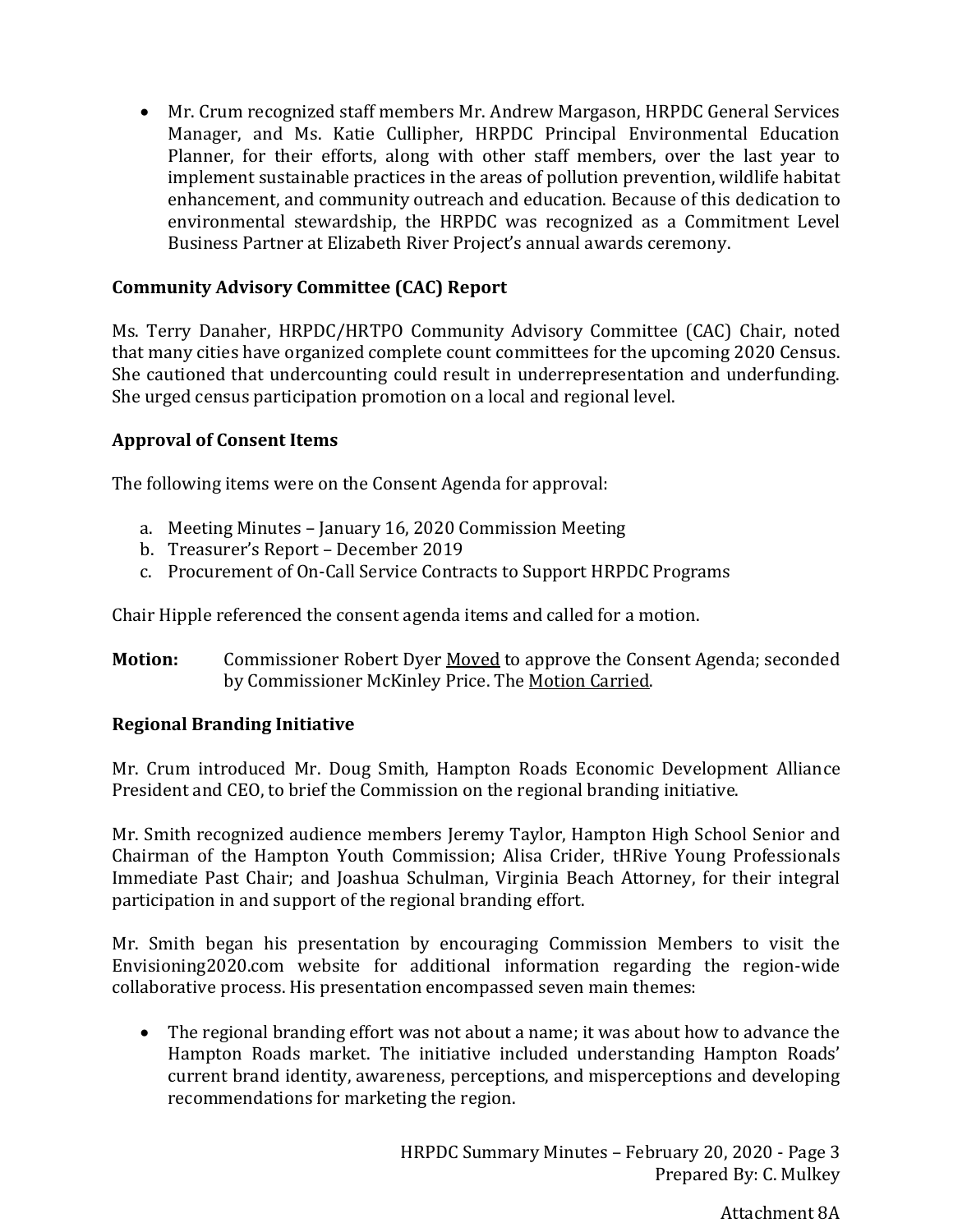- The Envision 2020 Project Task Force, of 31 organization representatives and community leaders from across the region, dedicated approximately 2,000 volunteer hours to the effort. The demographic surveys of potential visitors, business owners, site-selection consultants, and residents were advertised on four television stations, in the newspaper, and through a comprehensive email campaign resulting in 2,906 survey participants.
- Hampton Roads compares poorly to other metropolitan regions with 1 to 4 million residents. Over the past decade, Hampton Roads ranks 35th of 39 for job growth, 36th for wage growth, and 37th for gross domestic product. Additionally, the region does not currently have enough skilled laborers for industries of interest. The population histogram used to look like a triangle, but now the triangle has inverted with very few people at the bottom. There is a shortage of young adults aged 18 to 34, which is the demographic that predominately relocates, and the United States "Mover Rate" is at an all-time low of 11 percent. Placemaking and place marketing are more essential now than ever and need to focus on attracting young adults.
- Hampton Roads has never marketed itself as a unified region. The survey responses indicate that there is very little external awareness of Hampton Roads. Additionally, there is little internal understanding of the region and its defining traits. Residents and business leaders struggle to define what Hampton Roads is and to be emotionally connected to it. Of survey respondents, only 40 percent of residents and 30 percent of business leaders identify strongly with the Hampton Roads region. Research indicated that Coastal Virginia and Hampton Roads have equal but opposite support. No option received more than 30 percent overall preference. Launching a new region name now would cause division.
- The region needs a unifying pride-building campaign. The market position for residents is where everyone easily connects with the coastal environment, the country, and the world. The market position for businesses is where companies easily connect with the world and the talent they need. The suggestion is for all of the different regional names currently in use, including Tidewater, Coastal Virginia, and Hampton Roads, simply incorporate 757. Integrating 757 offers everyone an opportunity to join in without undergoing a major name change or rebranding.
- The 757 is already in use, especially with young people, and is the way many connect with the entire region; it has transformed from an area code reference into a place brand name. The momentum around 757 is building, but there needs to be a balance between promoting the 757 and allowing it to remain grassroots.

# *\*Commissioner Tom Leahy departed*

• The regional branding initiative will include creating a branding task force and a 757 branding resource center, engaging famous people and celebrities from the 757 to create a place that everyone can celebrate, and cultivating Pharrell Williams' efforts to create recognition and change the perception of Hampton Roads. Mr. Smith appealed to the Commission to actively support the initiative for the initial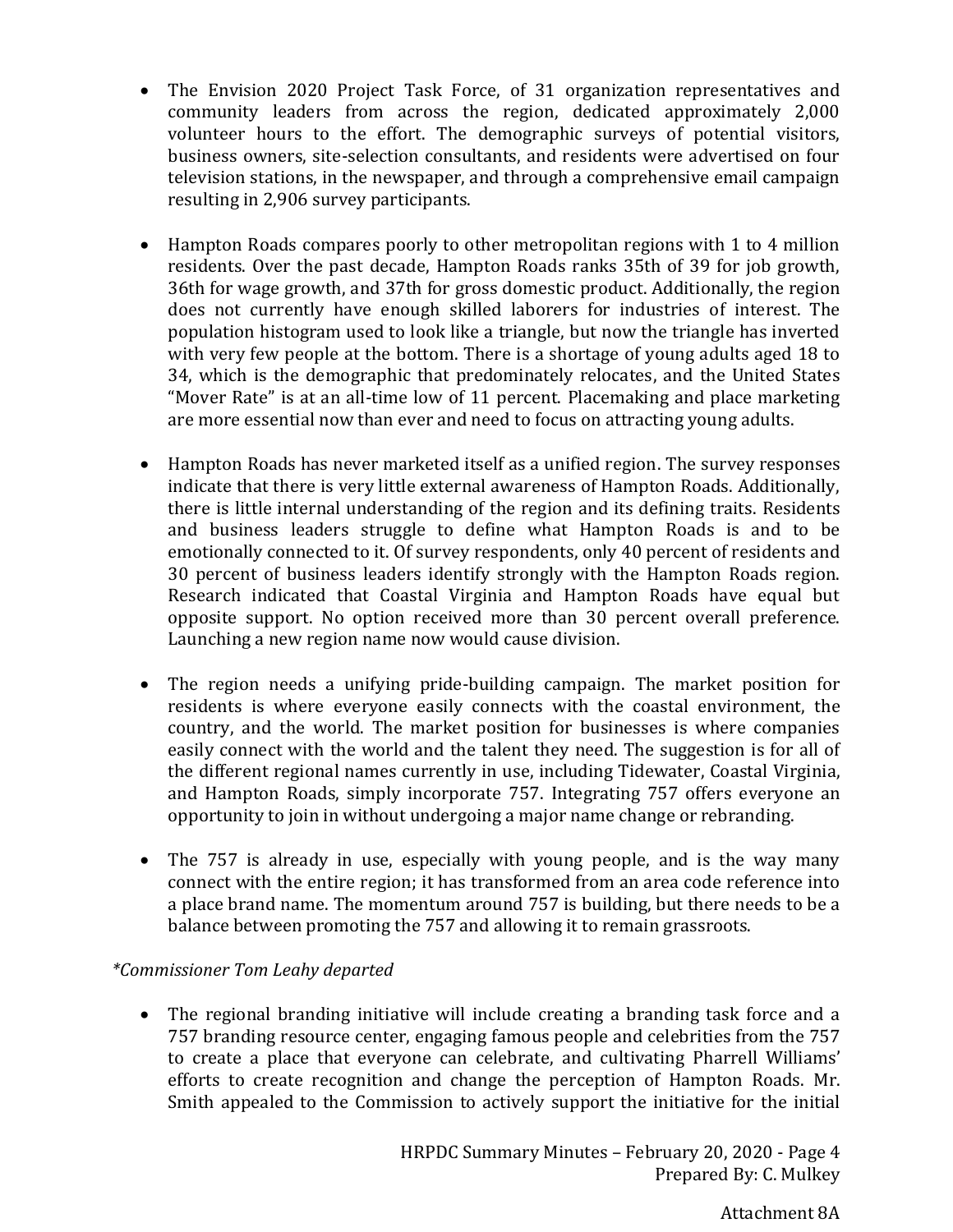six-month launch, and then, after regrouping and assessing the traction and impact, work together to plan for the future of the region, including how to name and market the region to the world.

Mr. Smith concluded his presentation with some samples of possible 757 integration concepts and a regional branding video.

Chair Hipple thanked Mr. Smith for his presentation and asked the body for questions.

Commissioner Brent Fedors commended the project task force for their regional branding efforts. He stated that while he understands the intended disassociation with area code, he believes that no young person in Gloucester County will ever consider themselves a part of the 757 because of the exclusivity of the area code. However, he agrees that as an internal community unification and pride building campaign, 757 is the most powerful option for the majority of the region to embrace. Additionally, a unification and workforce building initiative for the young adult demographic can, in turn, attract major employers looking to site their next major investment. Commissioner Fedors added that Hampton Roads was never marketed as a unified region or developed as a moniker that the outside world would recognize, and future investment should focus on how to represent and market Hampton Roads externally to attract those major economic development investments.

Chair Hipple thanked Commissioner Fedors for his comments. He stated that the campaign is the start of bigger things and hoped that all localities will benefit from and support the 757 effort.

## *\*Commissioner Bob Dyer departed*

Commissioner Fedors commented that the 757 is organic and has been in use as an identifying moniker for a long enough time to now gain traction in public forums. He stated that Gloucester is not offended and does not feel left out; he simply offers a different perspective that 757 does not encompass the entire region.

Vice-Chair Andria McClellan shared her excitement about the initiative. She shared that she tells her colleagues in Norfolk that the regional branding initiative is not about a name, it is about telling the region's story. She also shared that when she had the opportunity to present at an infrastructure challenge in Columbus, she referred to Hampton Roads as the most important region in the United States that people have never heard of. People are not aware that the region encompasses 3,000 miles of coastline, the largest concentration of military and federal assets, 400 years of history, the North American headquarters of NATO, and the second busiest port on the East Coast. Vice-Chair McClellan concluded her comments by commending HREDA for their leadership on this initiative to tell the region's story in a uniformed way with marketing dollars behind it.

Ms. Terry Danaher asked Mr. Smith if there are plans to market 757 that visually include Gloucester or if there could be an adoption procedure.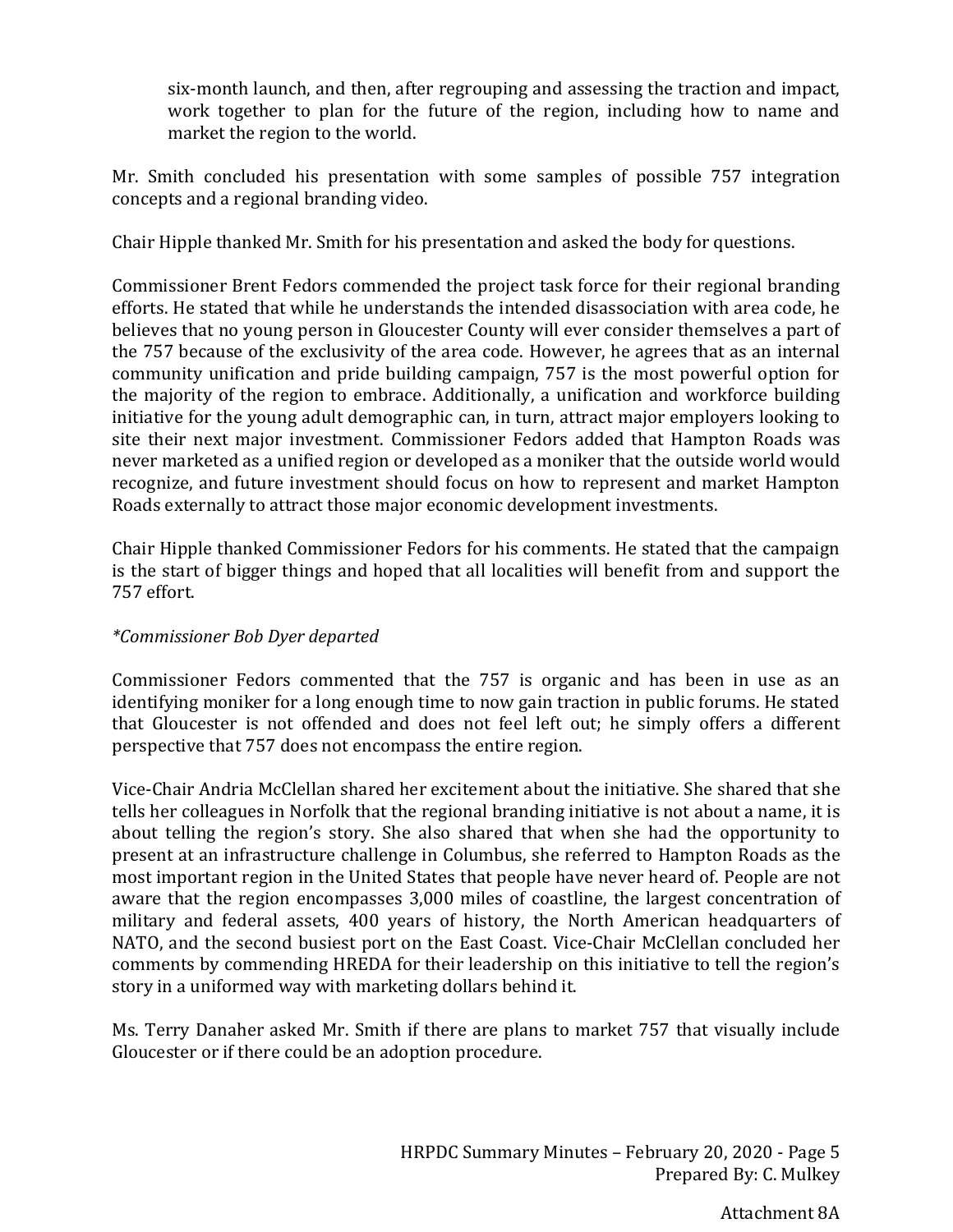Mr. Smith stated that the next steps need to balance telling the story with not smothering it. To succeed, 757 needs to remain grassroots rather than being driven by an organization or government. Mr. Smith assured Commissioner Fedors that external positioning of the Hampton Roads community will be a future focus and that this internal community unification and pride building campaign is only the first step.

Commissioner Phillip Bazzani reflected on the tremendous tourism impact potential that 757 offers the region. He encouraged efforts to include Gloucester and its important history.

Commissioner McKinley Price counseled that as this initiative moves forward, it is important to amplify the young people for whom 757 was already a part of their culture.

Chair Hipple agreed with Commissioner Price's remark.

Executive Director Crum stated that the Commission was not being asked for funding or to endorse the 757 initiative. He commented that there are some private entities that HREDA is working with for fundraising. He added that Mr. Smith's presentation demonstrated some examples of how localities can easily support and participate in the initiative. In six months, the project task force will be able to evaluate how the initiative is being received, if it is working, what the vibe is like, and if the strategy needs to change. Mr. Crum recognized the Future of Hampton Roads and audience member Mr. Robbyn Gayer who was on the task force. Mr. Crum referenced the 757 stickers that were handed out before the meeting, indicated that the stickers, along with different versions, were printed by the Future of Hampton Roads. Mr. Crum invited Mr. Gayer to comment further.

Mr. Robbyn Gayer explained that the Future of Hampton Roads is a nonprofit community think tank that has been working for 35 years to help the cities in the region collaborate where practicable. The Future of Hampton Roads wanted to invest in the regional branding effort in a tangible way, and the stickers were a mechanism to help contribute. Mr. Gayer stated that he invested and bought some stickers himself, and the Future of Hampton Roads board also purchased some. The Governor's School helped arrange an introduction, held a competition, and produced several stickers themselves. Mr. Gayer noted that there will be thousands more produced.

Commissioner Debbie Ritter shared that one of the reactions she has heard is that nobody was aware this effort was happening. She stated that because the information was not widely disseminated, acceptance will be an uphill climb. She asked if there was a website with all of the information including who was on the task force, what the survey questions were, and what the results were.

Mr. Smith responded that the website Envisioning2020.com has all of that information and more.

Commissioner Ritter asked if the website contains the names of the participants and the groups that the outreach went to. She shared that people are asking because they feel they were excluded.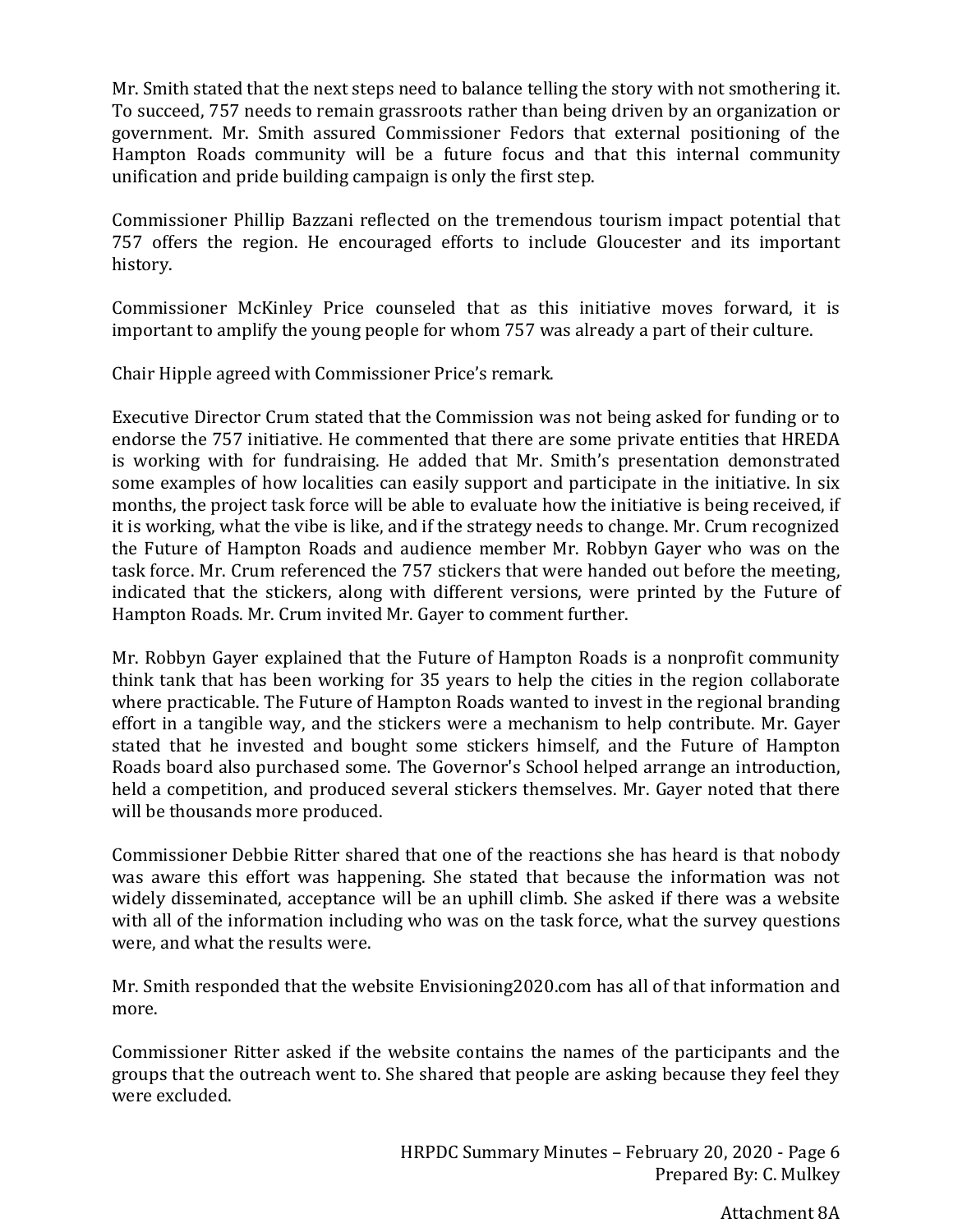Mr. Smith indicated that the website does contain that information. He also encouraged Commissioner Ritter to share the site address and the fact that it was announced on all the major television stations, printed in the newspaper, and disseminated through mass emails from all of the participating organizations. He stated that while 2,906 responses is a good result, he agrees that arguably there should have been more.

Commissioner Ritter stated that it might be an indication of where people obtain their information because people are watching less television and newspaper circulation has reduced considerably.

Mr. Smith agreed and responded that there were also survey recipients that did not participate.

Commissioner Ritter stated she did not receive the survey and wondered how many people did receive it.

Chair Hipple thanked the Commission Members for their input and asked if there were any additional questions or comments. There being none, he thanked Mr. Smith for his presentation and advanced to the next item on the agenda.

# **Regional Economic Development Site Inventory**

Executive Director Crum introduced Mr. Keith Cannady, HRPDC Deputy Executive Director, to provide the Commission with an overview of the Regional Economic Development Sites Inventory and discuss the recommended next steps for the project.

Mr. Cannady began his presentation with background information about the Regional Economic Development Sites Inventory. This initiative is aimed at increasing the region's competitiveness for attracting investment and creating jobs in Hampton Roads. According to the Virginia Economic Development Partnership (VEDP), the Commonwealth was eliminated from consideration for at least 47 projects and \$6.5 billion in investment from 2005 to 2014 because of the lack of developable sites and buildings. Additionally, in 2018, the Commonwealth was eliminated from consideration for the \$1.6 billion in investment and 4,000 jobs of the Toyota/Mazda plant.

The ongoing collaboration to prepare development sites involves several economic development business entities including VEDP, HREDA, GWP, Reinvent Hampton Roads, Local Economic Development Departments, Local Real Estate Brokers, The Port of Virginia, Dominion Energy, and Virginia Natural Gas. Project accomplishments to date include confirming the lack of shovel-ready sites, completing certification reports for sites that are 25 acres and more, completing market evaluations, and setting priorities to improve readiness and maximize the impact of projects.

The state has a standard tier rating system used to rank sites for readiness. Tier 1 is essentially raw land with no infrastructure and Tier 4 and 5 are ready for purchase and construction. Statewide, VEDP evaluated 466 sites of 25 acres or more; approximately 90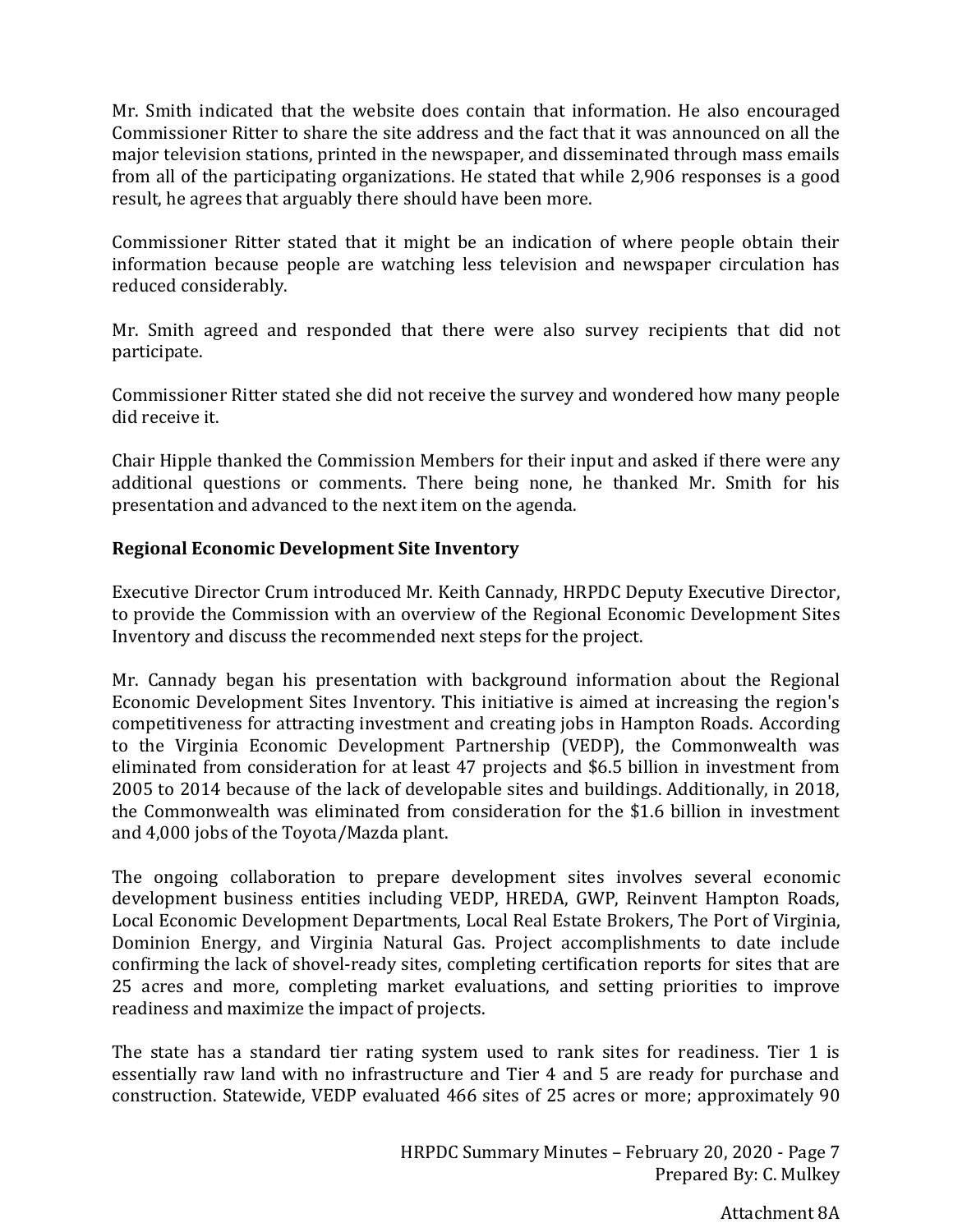percent were in Tier 1 or Tier 2 categories and only 30 sites were project-ready. Regionally, of 72 sites, only three were considered business ready.

Investing in site development can make Hampton Roads more competitive for future projects, and regional collaboration can maximize participation in site development and project wins. The developability scores for sites will allow identification of less costly sites, increasing the potential for returns.

Mr. Cannady concluded his report with recommendations for the next steps including performing due diligence work to improve tier levels of priority sites, applying for a Regional GO Virginia matching grant, and administering consultant assistance for the performance of site work. Mr. Cannady described the specific action requested of the Commission as authorization for the Executive Director to submit a GO Virginia grant application and to seek consulting assistance to further advance the readiness of development sites in Hampton Roads.

Chair Hipple asked the body for questions.

Commissioner Donnie Tuck asked how recent the data was. He indicated that within the last two weeks, Hampton had recertified a site as Tier 4.

Mr. Cannady responded that the figures were as of late 2019 and that there have been improvements since then.

Executive Director Crum commented that he and Mr. Cannady have been working closely with HREDA, Greater Williamsburg Partnership (GWP), and VEDP on reviewing all sites in detail. He shared that VEDP indicated that other regions are not as far along nor are they working together. The opportunity is for Hampton Roads to have the most shovel-ready sites in the Commonwealth and garner interest from the private sector to invest in job creation.

Commissioner Donnie Tuck asked if 25 acres was the minimum acreage for a site to be included in the inventory.

Mr. Canndady acknowledged that the data does consist of sites that are 25 acres or more. Originally, only sites with 100 acres or more were included, but now there is a much larger inventory.

**Motion:** Commissioner Donnie Tuck Moved to authorize the Executive Director to submit a GO Virginia grant application and seek consulting services; seconded by Commissioner Andria McClellan. The Motion Carried.

# **Legislative Update**

Executive Director Crum referenced a handout summarizing HRPDC-related bills that have been submitted through the General Assembly session thus far and deferred his oral report due to time constraints and the threat of inclement weather.